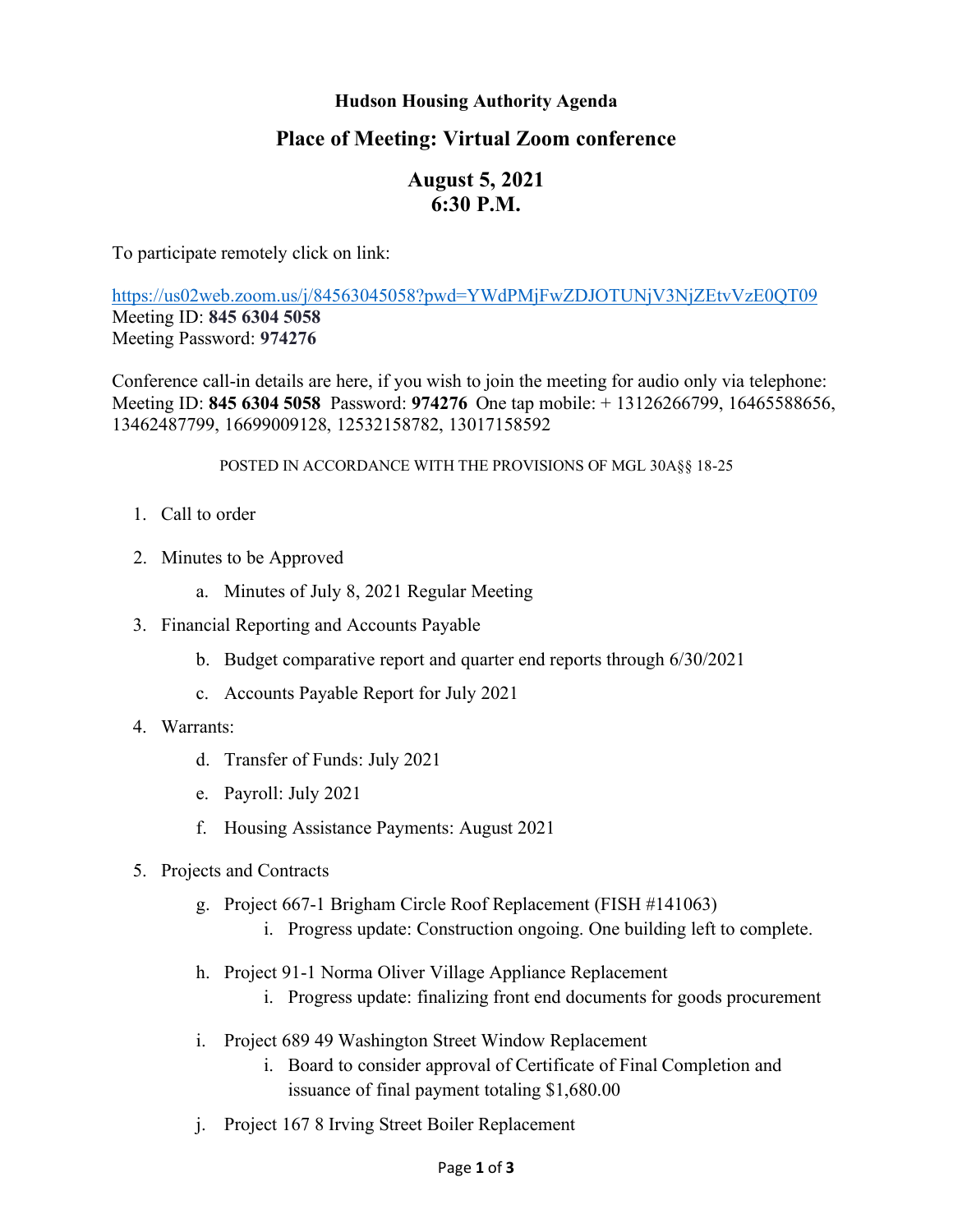- i. Progress update: Construction 7/28-7/30/21 to install new water heater and boiler through LEAN program
- k. HHA Front Office Door Replacement project
	- i. Construction complete. Door is fully operational and will be painted in the next few weeks
- l. Project 689 49 Washington Street bathroom upgrade project (FISH #141069)
	- i. RCAT project. Initial walk through at property with Program Director; Work Order created; Scope of Services created and approved.
- m. Project 167 8 Irving Street Deck Repairs (FISH #141062)
	- i. Small project (under \$10k); waiting on quotes. HHA to purchase supplies.

## 6. New Business

- a. Commissioners to note start date of 8/2/2021 for Lucas Breton as Groundskeeper/ Custodian in the maintenance department
- b. Commissioners to consider approval of (updated) HUD Waiver Adoptions and HHA adoption of related (updated) HHA Policies
	- i. HUD COVID-19 waiver update #4 per PIH Notice 2021-14
	- ii. Admissions and Continued Occupancy Policy (ACOP) (federal)
	- iii. Section 8 Housing Choice Voucher Administrative Plan
	- iv. Federal Grievance Policy
- c. Commissioners to consider adoption of (updated) 2021 Violence Against Women Act (VAWA) Policy
- d. Commissioners to note scheduling of Brigham Circle (August 25) and Norma Oliver Village (August 18) summer cookouts
- e. Report by Director Beaulieu on Norma Oliver Village annual rent recertifications (92 units) effective September 1, 2021
- f. Report by Director Beaulieu on vacant unit turnover at Brigham Circle and Norma Oliver Village
- 7. Old Business
	- a. Update on HHA progress on tenant concerns addressed at 7/8/21 meeting
		- i. NOV Community center updates (tables, chairs, television, cable/internet)
		- ii. Community Center Use policy
		- iii. Speeding concerns at Norma Oliver Village
		- iv. NOV hallway/laundry common area cleaning